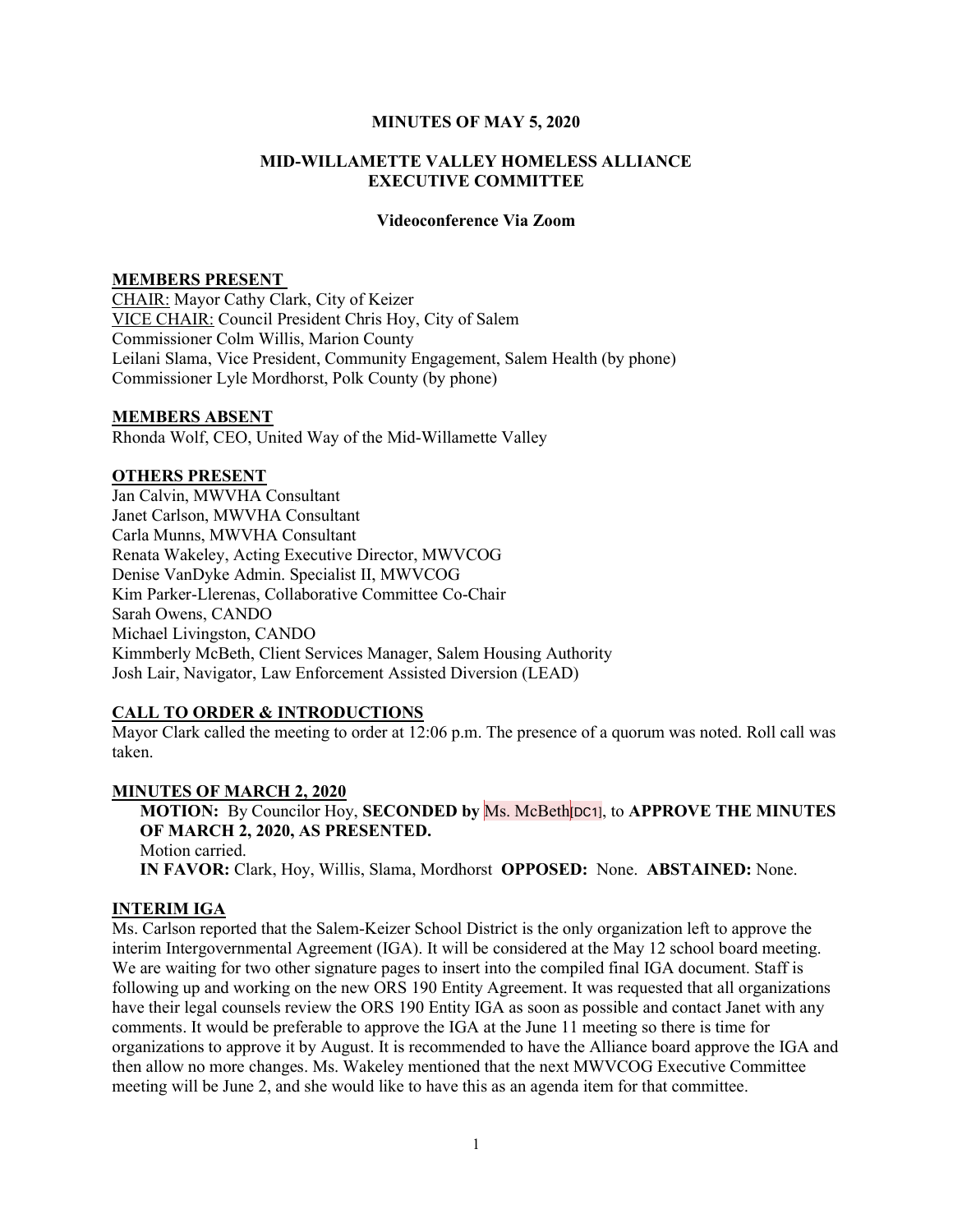# MAY MEETING AGENDA

Ms. Calvin reviewed the items on the proposed Alliance board meeting agenda. Staff will be adding an item regarding the assignment of an organization to receive funds from a legislative Emergency Board allocation. The committee agreed that this item should be added to the consent agenda.

Ms. Munns explained the Conflict of Interest and Code of Conduct forms, which are required for all board members. Two board members identified potential or perceived conflicts of interest. Three board members have not yet submitted the forms.

Ms. Carlson stated that a process can be set up where a board member simply declares any conflicts continues participating, if allowed by law. Those with actual conflicts, including representatives of organizations that receive or are applying for Continuum of Care funds, would need to recuse themselves and leave the room. Ms. Carlson referred members to the definitions included in the Conflict of Interest policy. The policy was created with assistance from the Home Base federal technical assistance staff assigned to us. Bottom line, board members want to avoid any real or perceived conflicts to maintain our transparency and neutrality. The Performance and Evaluation (P&E) Committee members will be signing both forms.

The charter for the Collaborative Committee will be replaced with a version that corrects a couple of typos.

The item designating an organization to receive legislative funds was discussed. Staff was asked to obtain documentation of the amounts spent by Community Action per week on hotel room costs. Ms. Calvin will follow up on this. The agency reported housing 125-130 people currently and hopes to house 150 more in hotel rooms. Ms. Slama said that she is looking for a breakdown on the spending for accountability's sake.

With regard to the item on Strategic Planning, the logic model in the packet will be replaced. Board members should have received an email with a new SurveyMonkey survey related to the Strategic Plan. Members were asked to complete the survey at their earliest opportunity.

The agenda will conclude with two presentations by Shangri La and Center for Hope and Safety, along with a demo of the new website.

For the June board meeting, Mayor Clark asked for an update on COVID-related responses. Information on these activities can be shared with Oregon Emergency Management for future reference.

# STAFF CONTRACTS

Ms. Carlson, Ms. Calvin, and Ms. Munns are on the second amendments to their contracts. Contracts cannot be extended beyond June 30. Ms. Carlson is working on a one-year contract for each consultant that will be brought before the Alliance board in June.

# OTHER BUSINESS

Grants from Salem Health and the Community Business and Education Leaders Collaborative (CBEL) were acknowledged.

Ms. Calvin mentioned that the Collaborative Committee anticipates a big rush for rental assistance when the current assistance ends.